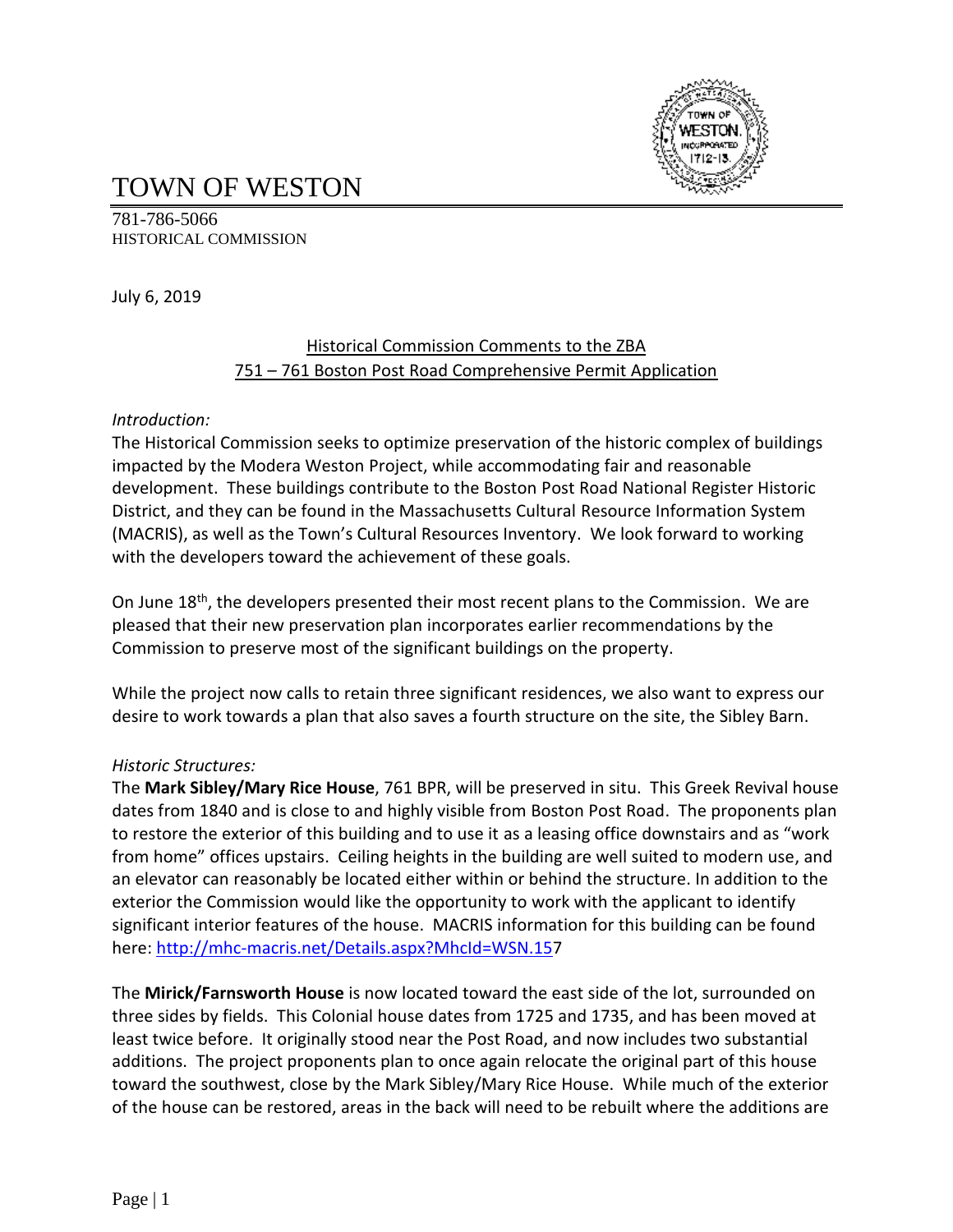now attached. The Commission requests review over this exterior work. The Farnsworth house contains elements from the George Lamson House, and the Commission would also like to develop a list of any significant features. We understand that ceiling heights in this building are not commodious and at this point the applicants are not sure how to use this building. We are grateful that they intend to preserve it and that they understand that they need to find a good use for it. MACRIS information for this building can be found here: [http://mhc](http://mhc-macris.net/Details.aspx?MhcId=WSN.155)[macris.net/Details.aspx?MhcId=WSN.155](http://mhc-macris.net/Details.aspx?MhcId=WSN.155)

The **Eleanor Raymond West Wing** is the name given to the westernmost addition at the back of the Mirick/Farnsworth House. Designed in 1935, this wing represents the distinctive style of this prominent Modernist architect. The wing is contextual on the exterior, but inside it is whimsical and unique. We understand that ceiling heights, especially on the 2<sup>nd</sup> floor of this building are low, and that the applicants do not yet know yet whether they will use it as a guest suite or if they might sell it as a single-family residence. While we are grateful that they have now agreed to preserve the structure of the Eleanor Raymond Wing, we ask that the applicant consider attaching it again to the main body of the Mirick/Farnsworth House, maintaining the existing relationship of the house and this addition. Most of the interiors of the Wing are worthy of preservation and we would again like to work with the applicants to develop a list of significant interior spaces and features. The MACRIS form listed above for the Mirick/Farnsworth House contains information about this wing.

The **Mark Sibley Barn**, located near the Sibley House on the site, is also a significant structure visible from Boston Post Road. An unusual form, it is a two-story bank barn, built with two basement levels. While the applicants originally assumed the barn would fulfill one of their functional requirements, they have subsequently decided to remove it from the site. The Commission asks that the applicant consider reuse of the barn. We believe the best alternative is to preserve the building in situ, where it contributes to the Historic District. If that cannot be accomplished, we recommend that it be preserved and used as a single-story structure somewhere on the property, or disassembled and donated to Land's Sake Farm where it can at least be kept in agricultural use. MACRIS information for the Mark Sibley Barn can be found here: ttp://mhc-macris.net/Details.aspx?MhcId=WSN.1229

#### *Miscellaneous recommendations:*

Proposed plans for the new Modera Weston development create a new grouping of historic buildings around the site of the Sibley House. The applicants intend that these buildings will present appropriately to Boston Post Road and to the National Register District. The Commission would like the opportunity to comment upon and review the layout and massing of this complex. The Commission requests that the applicants provide site sections through this area to Boston Post Road and through to other parts of the development.

Among layout questions are the following: If the Farnsworth House and the Eleanor Raymond Wing are reattached, might there be space on the site to restore the Sibley Barn in the immediate area? Can the Waste Water Treatment Plant be moved out of the vicinity?